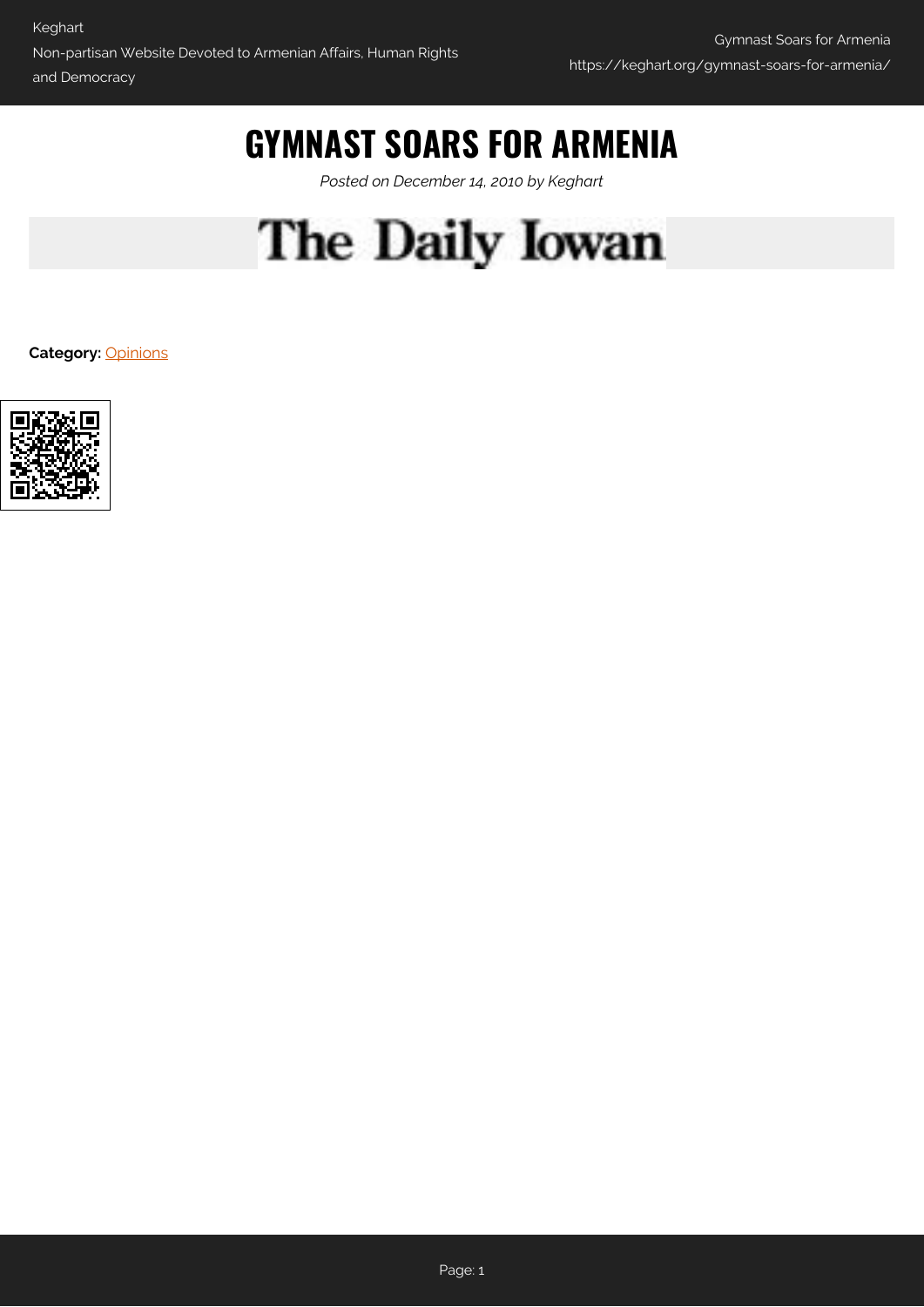Keghart Non-partisan Website Devoted to Armenian Affairs, Human Rights and Democracy

× Molly Irene Olmstead, [The Daily Iowan](http://www.dailyiowan.com/2010/12/14/Sports/20534.html), 14 December 2010  $\pmb{\times}$ 

Houry Gebeshian will travel 6,153 miles from Iowa City to Armenia over winter break. But that's not the only place the senior Iowa gymnast is going. With a possible opportunity to compete for Armenia in the 2011 World Gymnastics Championships in October, the senior has an incredible future ahead of her.

## $\pmb{\times}$

Molly Irene Olmstead, [The Daily Iowan](http://www.dailyiowan.com/2010/12/14/Sports/20534.html), 14 December 2010  $\pmb{\times}$ 

Houry Gebeshian will travel 6,153 miles from Iowa City to Armenia over winter break. But that's not the only place the senior Iowa gymnast is going. With a possible opportunity to compete for Armenia in the 2011 World Gymnastics Championships in October, the senior has an incredible future ahead of her.

Gymnastics is reputed to be a sport meant only for the young, but Gebeshian is breaking the mold by entering the elite gymnastics circuit after her collegiate career. By visiting Armenia, the birthplace of her parents, during winter break, the athletics-training major will begin the next phase of a gymnastics career she's followed since she was 7 years old.

Gymnasts are usually small and extremely thin, with tiny arms and legs, but Gebeshian is a muscular and broad-shouldered athlete without the "beautiful body type of a typical gymnast," she said. Her childhood gymnastics coach never predicted her to compete at the level she's at now, to win the 2010 Big Ten beam championship, or to appear at the world-championship level. Head coach Larissa Libby knows otherwise.

"To be able to return to the elite gymnastics after collegiate gymnastics is rare, and it's a remarkable statement," Libby said. "She has an incredible opportunity for herself, and we all know she's going to succeed."

It's also uncommon for college athletes to balance their training schedules with a major as intensive as athletics training.

"I have absolutely no free time," said Gebeshian, who begins her day with strength and cardio conditioning, then goes to her team practice, then attends a full day of classes before going to the wrestling room and athletics-training room for the rest of the evening.

 $\pmb{\times}$